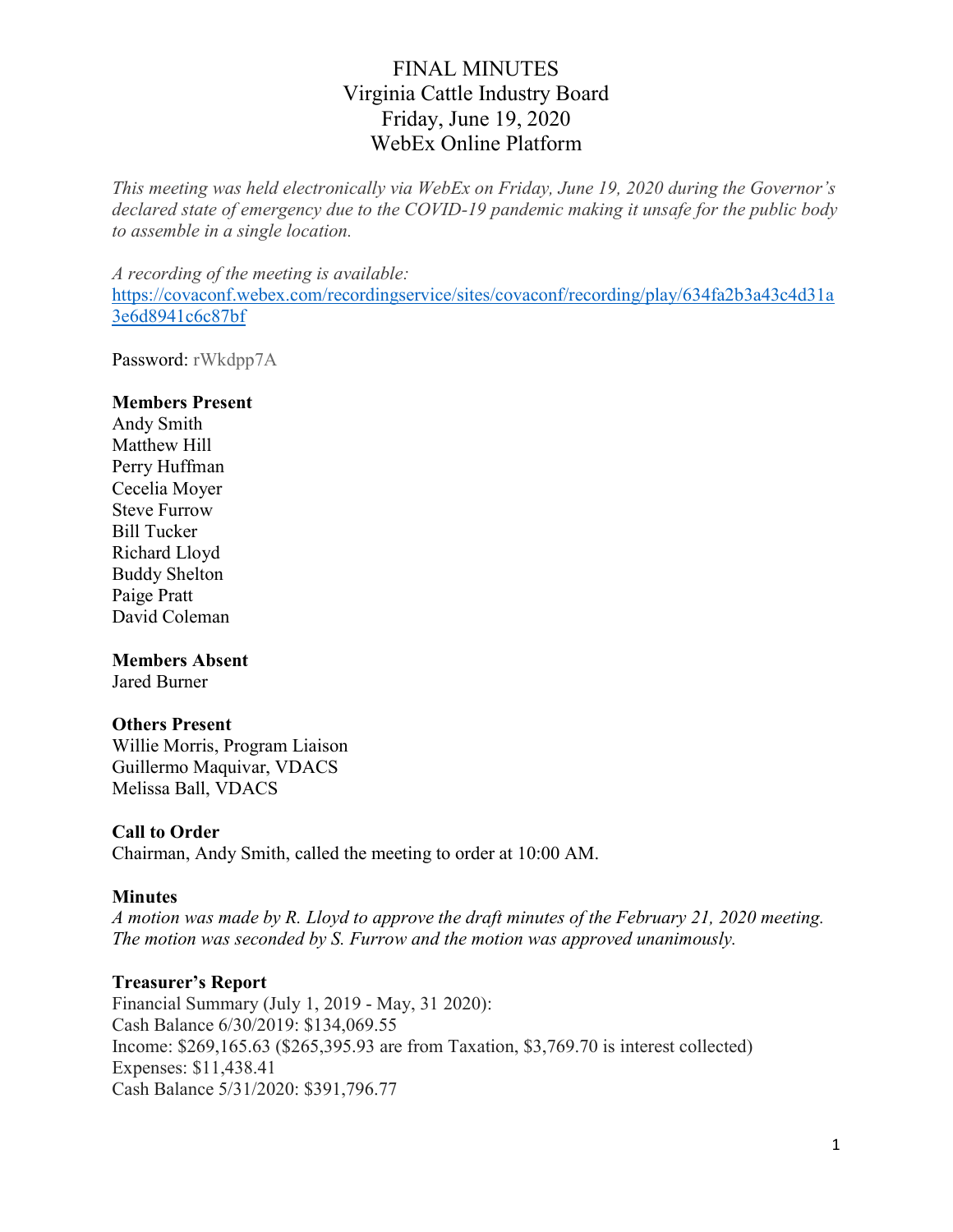Committed/Unpaid Expenses: \$3,300.00 (Logo and Strategic Planning) Unobligated Balance: \$388,496.77

B. Tucker made a motion to approve the treasurer's report and C. Moyer seconded. The motion was approved.

### Mini Grant Application Review:

|               |                                    |                           | <b>PROJECT</b> |              | <b>AMOUNT</b>        |
|---------------|------------------------------------|---------------------------|----------------|--------------|----------------------|
| <b>NUMBER</b> | <b>TITLE</b>                       | <b>ORGANIZATION</b>       | <b>LEAD</b>    |              | <b>TYPE PROPOSED</b> |
| $21 - 1$      | <b>Intern Position</b>             | Eastern VA Cattleman      | Haile          | n/a          | n/a                  |
|               | <b>Beef Quality Assurance</b>      |                           |                |              |                      |
|               | <b>Education for Virginia High</b> |                           |                |              |                      |
|               | School Agriculture Students        |                           |                |              |                      |
|               | and Virginia Youth Livestock       | VCE / VT Animal &         |                | YD/          |                      |
| $21 - 2$      | Program Participants               | Poultry Sciences Dep't    | Carter         | E            | \$5,000.00           |
|               | Creep-Grazing Brassica and         |                           |                |              |                      |
|               | Small Grain Forages for Fall-      | Shenandoah Valley Ag      |                |              |                      |
| $21-3$        | <b>Born Calves</b>                 | Research & Extension      | Pent           | $\mathbf R$  | \$6,816.00           |
|               | Filling the Forage Gap with        |                           |                |              |                      |
|               | <b>Annuals: Educating Grazing</b>  |                           |                |              |                      |
|               | Producers to Increase              | American Farmland         |                |              |                      |
| $21 - 4$      | Profitability and Sustainability   | Trust                     | Gilley         | E            | \$9,973.40           |
|               | Abingdon Feeder Cattle             |                           |                |              |                      |
|               | <b>Association Feeder Calf</b>     | Abingdon Feeder           |                | MD /         |                      |
| $21 - 5$      | <b>Traceability Project</b>        | <b>Cattle Association</b> | Jessee         | $\mathbf{P}$ | \$10,000.00          |
|               | Augusta County 4-H/FFA             |                           |                |              |                      |
|               | Market Animal Show Steer           |                           |                |              |                      |
| $21-6$        | <b>Ultrasound Carcass Contest</b>  | VCE - Augusta County      | Benner         | <b>YD</b>    | \$800.00             |
|               |                                    | Central Virginia          |                |              |                      |
|               | CVCA's Pennsylvania Feeder         | Cattlemen's               |                |              |                      |
| $21 - 7$      | Calf Marketing Social              | Association               | Hopkins        | <b>MD</b>    | \$3,000.00           |
|               | <b>Exploring and Improving</b>     |                           |                |              |                      |
|               | Cattle Marketing in Virginia       | Virginia Cattlemen's      |                |              |                      |
| $21 - 8$      | through Travel & Case Study        | Association               | Fitzsimmons    | E            | \$8,809.09           |
|               |                                    |                           |                |              | \$44,398.49          |

The board reviewed the following grant proposals:

#### Grant Discussion

21-1

The board did not approve the Eastern Virginia Cattlemen's Association grant. They requested a detailed application be completed and re-submitted for consideration.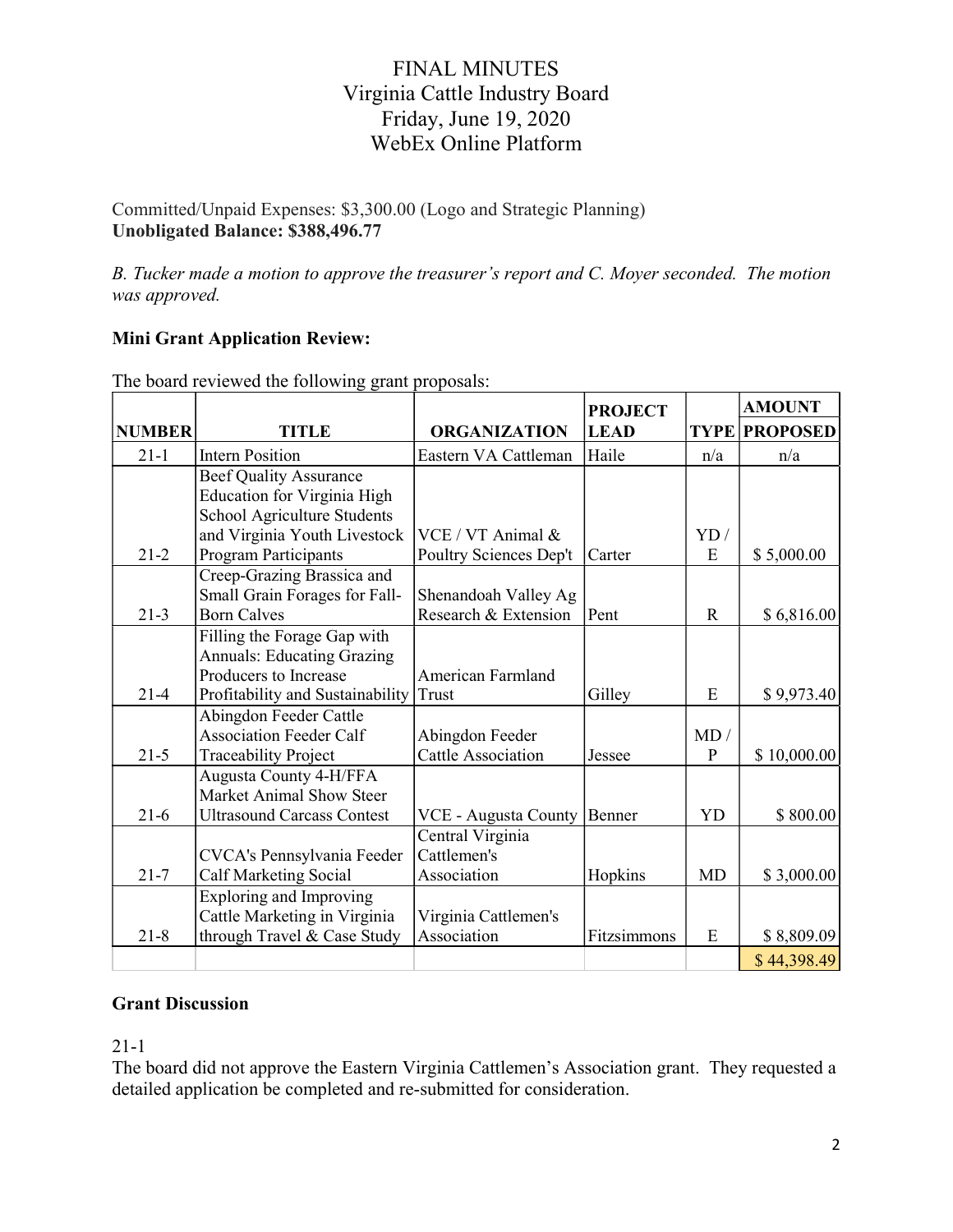#### 21-2

The board unanimously approved the Virginia Cooperative Extension Beef Quality Assurance Education for Virginia High School Agriculture Students and Virginia Youth Livestock Program Participants grant at \$5000.00.

## 21-3

The board unanimously approved the Shenandoah Valley AREC grant Creep-Grazing Brassica and Small Grain Forages for Fall-Born Calves at \$6816.00.

## 21-4

The board unanimously approved **tabling** the American Farmland Trust grant Filling the Forage Gap with Annuals: Educating Grazing Producers to Increase Profitability and Sustainability. The board asked staff to reach out to Jacob Gilley gather more information regarding the request.

## 21-5

The board unanimously approved the Abingdon Feeder Cattle Association Feeder Calf Traceability Project grant at \$10,000 given that the grantee provides more information regarding tag, software and reader cost breakdown, better define the travel budget and require dissemination of their findings statewide. M. Hill and P. Pratt abstained from voting due to conflicts of interest.

## 21-5A

B. Tucker moved to fund an additional \$2000 to support producer groups not within the Abingdon Feeder Cattle Association to be a part of the fact-finding mission, S. Furrow seconded the motion. Producer groups / associations interested in attending can apply for those funds with an application that will be reviewed and approved by the chairman or vice-chairman of the VCIB. The motion was approved unanimously.

#### 21-6

The board unanimously moved to **table** the Augusta County 4-H/FFA Market Animal Show Steer Ultrasound Carcass Contest grant. The board asked staff to reach out to John Benner to expand the grant beyond one county.

## 21-7

The board unanimously approved the Central Virginia Cattlemen's Association Pennsylvania Feeder Calf Marketing Social at \$2500. R. Lloyd abstained from the vote.

## 21-7A

S. Furrow moved to allocate \$2500 annually to any cattlemen's association currently marketing Virginia cattle to market and promote those cattle; all funds can be requested through submission of an application and will require the associations to promote all Virginia cattle sales. D. Coleman seconded the motion, the motion carried.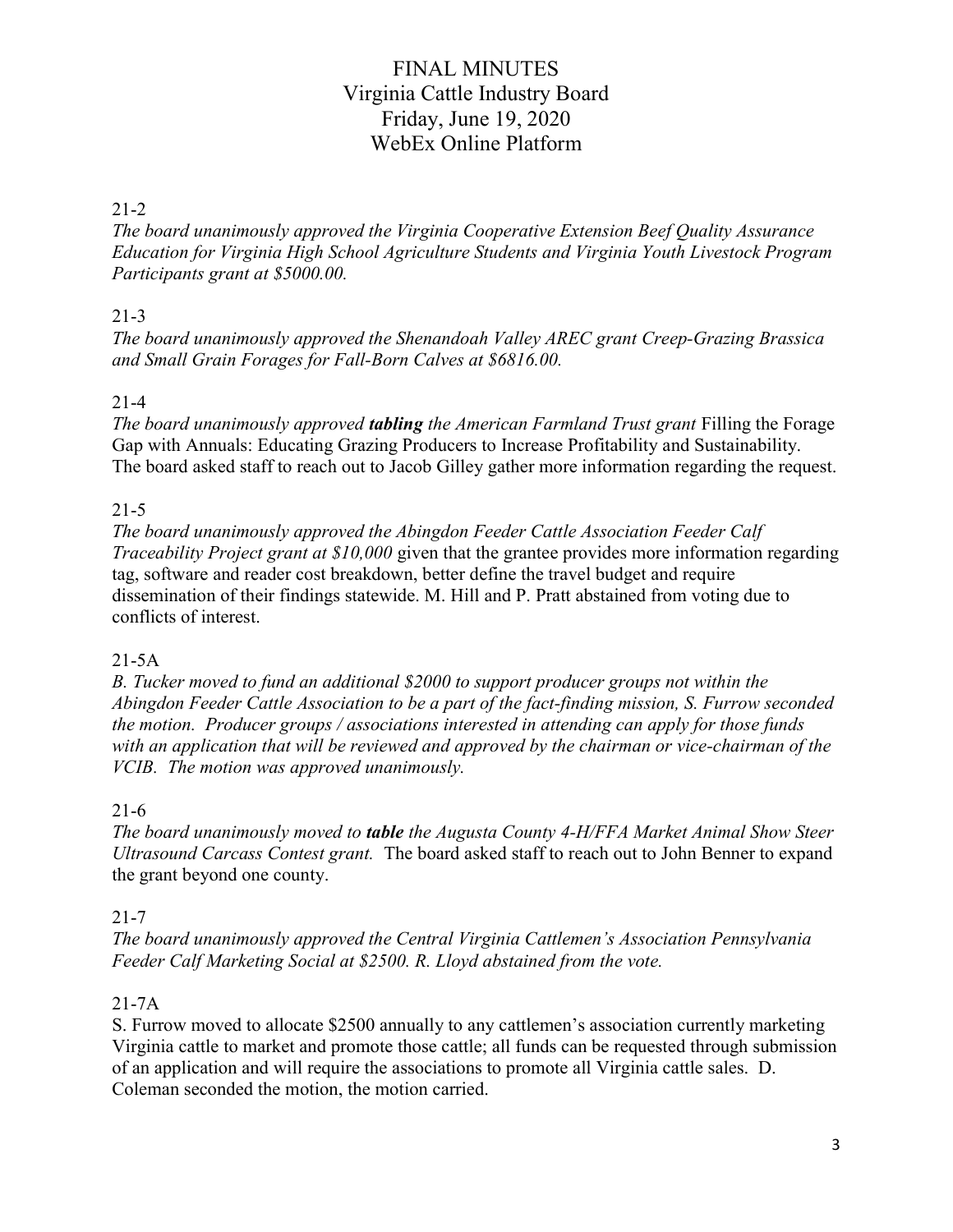#### 21-7A

P. Pratt moved to amend S. Furrow's motion to allocate \$2500 annually to any regional/county cattlemen's association currently marketing Virginia cattle to market and promote those cattle; all funds can be requested through submission of an application. R. Lloyd seconded the motion, the motion was approved unanimously. Note that 21-7 (Central VA Cattlemen's Association's project will be funded within this budget category).

### 21-8

The board unanimously approved the Virginia Cattlemen's Association Exploring and Improving Cattle Marketing in Virginia Through Travel and Case Study at \$8809.09 given that VCA encourages participation from every district in the state in addition to encouraging other influencers to attend including VDACS Livestock Services staff and market operators. P.Pratt abstained from voting.

### 21-8

B. Tucker moved to fully fund the VCA project and asks that the association encourage participation from every district in the state, in addition to encouraging other influencers to attend (including VDACS Livestock services staff and market operators). S. Furrow seconded the motion, motion carried. P. Pratt abstained from voting.

|          |                                |                     | <b>PROJECT</b> |             | <b>AMOUNT</b>   | <b>AMOUNT</b>   |
|----------|--------------------------------|---------------------|----------------|-------------|-----------------|-----------------|
|          | <b>TITLE</b>                   | <b>ORGANIZATION</b> | <b>LEAD</b>    | <b>TYPE</b> | <b>PROPOSED</b> | <b>FUNDED</b>   |
|          |                                | Eastern VA          |                |             |                 |                 |
| $21 - 1$ | <b>Intern Position</b>         | Cattleman           | Haile          | n/a         | n/a             | $\mathsf{\$}$ - |
|          | <b>Beef Quality Assurance</b>  |                     |                |             |                 |                 |
|          | <b>Education for Virginia</b>  |                     |                |             |                 |                 |
|          | High School Agriculture        |                     |                |             |                 |                 |
|          | Students and Virginia          | VCE / VT Animal     |                |             |                 |                 |
|          | Youth Livestock Program        | & Poultry Sciences  |                | YD/         |                 |                 |
| $21 - 2$ | Participants                   | Dep't               | Carter         | E           | \$5,000.00      | \$5,000.00      |
|          | Creep-Grazing Brassica         | Shenandoah Valley   |                |             |                 |                 |
|          | and Small Grain Forages        | Ag Research &       |                |             |                 |                 |
| $21 - 3$ | for Fall-Born Calves           | Extension           | Pent           | R           | \$6,816.00      | \$6,816.00      |
|          | Filling the Forage Gap         |                     |                |             |                 |                 |
|          | with Annuals: Educating        |                     |                |             |                 |                 |
|          | Grazing Producers to           |                     |                |             |                 |                 |
|          | Increase Profitability and     | American Farmland   |                |             |                 |                 |
| $21 - 4$ | Sustainability                 | Trust               | Gilley         | E           | \$9,973.40      | \$0.00          |
|          | Abingdon Feeder Cattle         |                     |                |             |                 |                 |
|          | <b>Association Feeder Calf</b> | Abingdon Feeder     |                | MD/         |                 |                 |
| $21 - 5$ | Traceability Project           | Cattle Association  | Jessee         | P           | \$10,000.00     | \$10,000.00     |
|          |                                | State-wide Cattle   |                | MD/         |                 |                 |
| $21-5a$  | Calf Traceability Travel       | Associations        | <b>TBD</b>     | P           | N/A             | \$2,000.00      |

#### Grant Funding Summary: